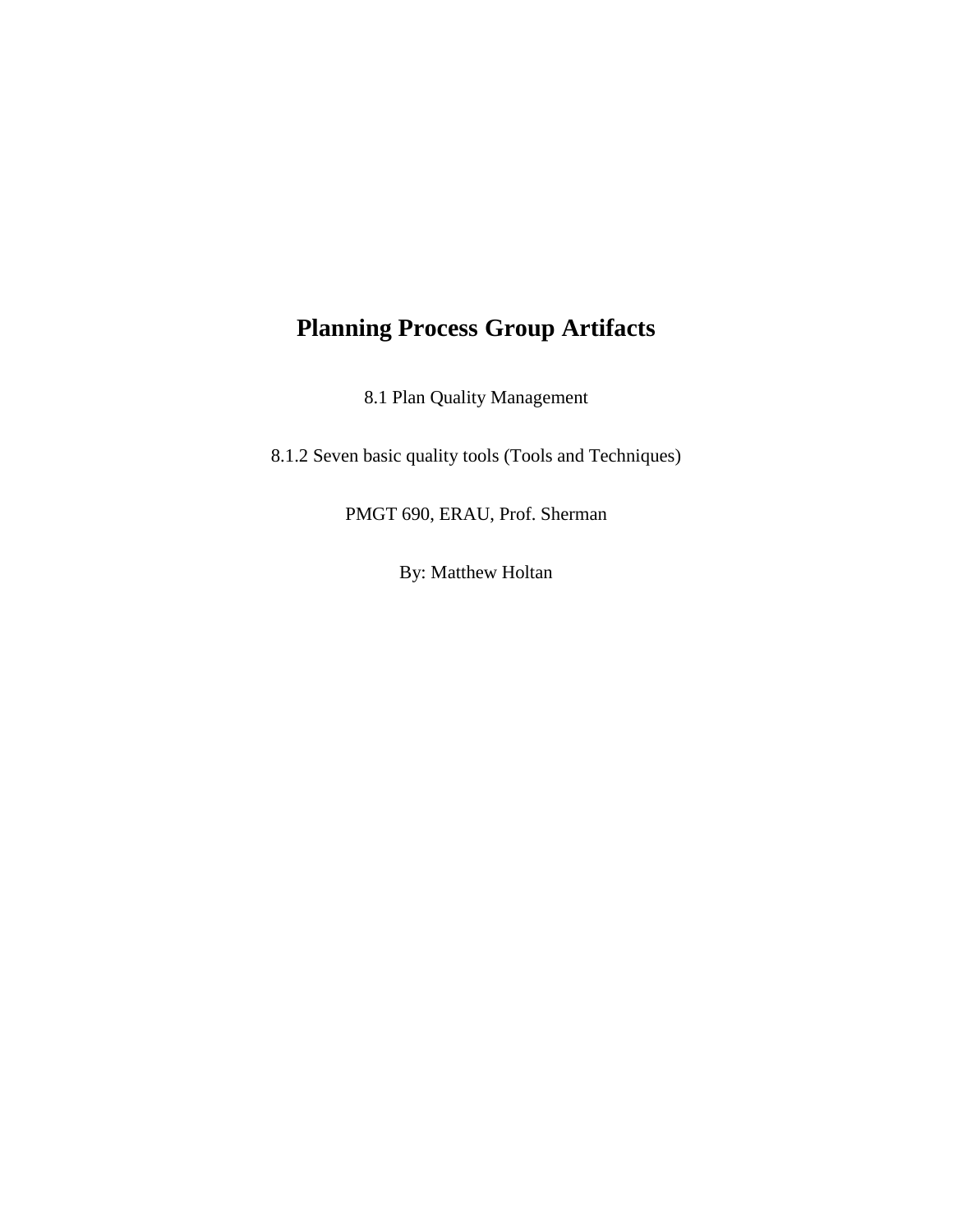**8.1.2 Seven basic quality tools (Tools and Techniques):** The seven basic quality tools, also known 7QC Tools, are used by project managers to assist and track quality items within the project. This homework assignment from PMGT 614 summarized all of the tools used.

## **Introduction**

This paper will discuss the seven quality concepts or tools, which are used to monitor and control projects. These concepts consist of cause-and-effect diagrams, check sheets, control charts, histograms, pareto chart, scatter diagrams, and flow charts. This paper will attempt to give insight on each of these tools and how they can be applied in the workplace.

## **Body**

#### Cause-and-effect diagram

This diagram also known as a *fishbone diagram*, identifies as many cause and effect problems and sorts ideas into useful categories. To use this tool, project managers need to first identify the problem that is being addressed. Next, all of the major causes of the problem on the spine of the fish. Causes are typeically separated into people, process, materials and equipment (Sokovic, 2009).

This diagram is very common and is used in my workplace. It identifies the problem, keeping it the focus of discussion with all potential causes. In meetings at my work, typically there are branches off from each of the causes as well and each department will be responsible for addressing and or adding to the diagram.

## Flow Chart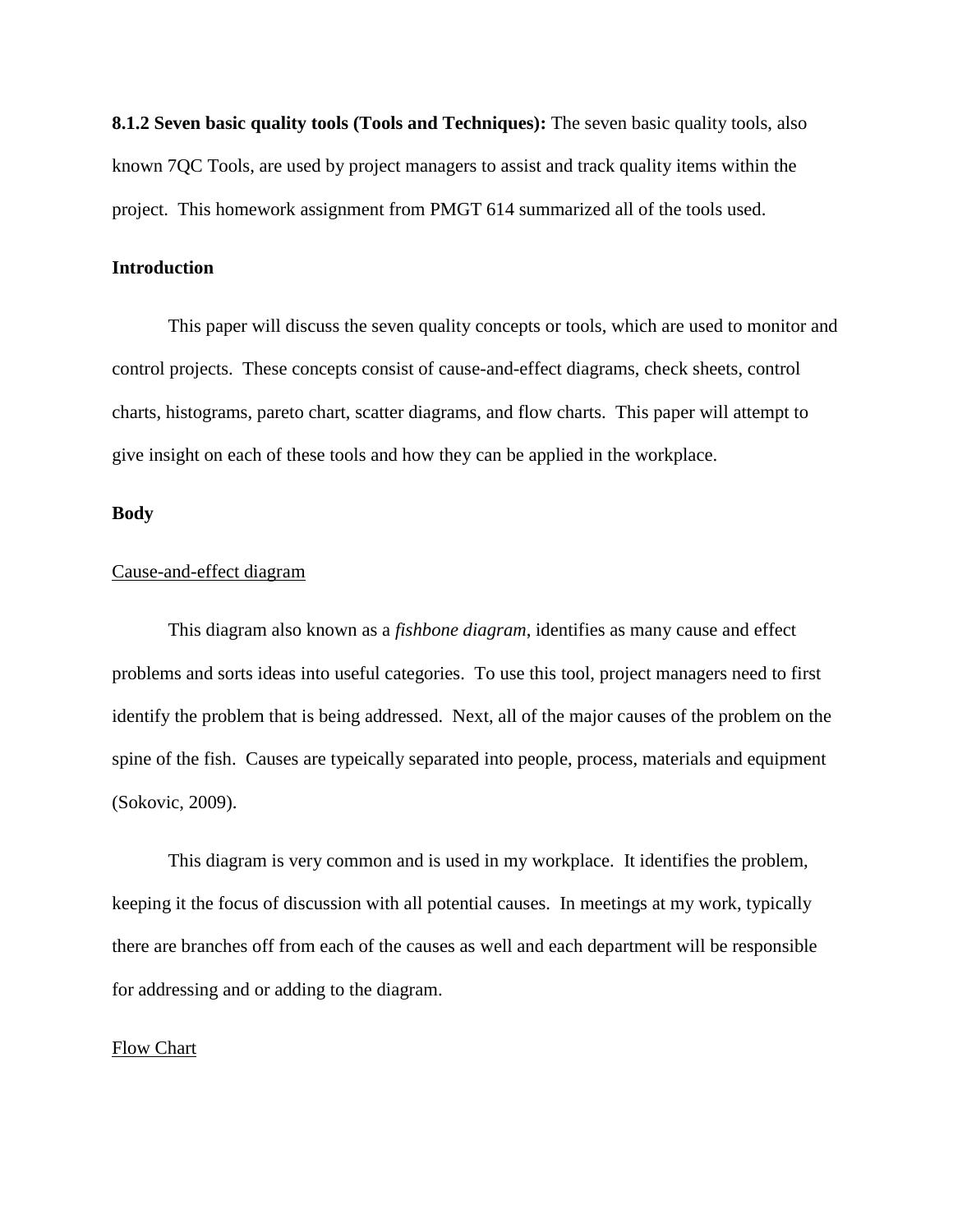Flow charts are used to document the flow of work. This can identify where the bottlenecks or breakdowns in work can occur. This process provide steps and give insight on a process and where the breakdown or weakest link is taking place.

Trouble shooting technical manuals are examples of flow charts. This tool is commonly used in aircraft maintenace trouble shooting. It provides a scenario or problem relating to a paticular system and it walks the technician through a series of yes/no questions to attempt to find where the breakdown is taking place.

## Check Sheet

Check sheet is a tool used to collect data. This can be used to see how often something is taking place. Feedback's or questionaire are examples of check sheets. Organizations can get a feel on how often certain things (favorable or unfavorable) are taking place. They can use this tool to make adjustments to meet customer's expecations more efficiently.

In my work enviroment, we get a variety of surveys. This is true espeically when we deploy to a forward operating area. There are a series of questions on whether or not I was exposed to unfavorable enviroments. This could entail poor air quality to our base being attacked by enemy fire. This checks sheet is used to see how many elements I was exposed to so that the medical facility can paint a more accurate picture for possible treatement (if needed).

#### Pareto Chart

This bar graph represents data showing the largest number of frequencies to the smallest. Project teams can view the number of defects from largest to smallest. This tool is used to prioritize improvement efforts.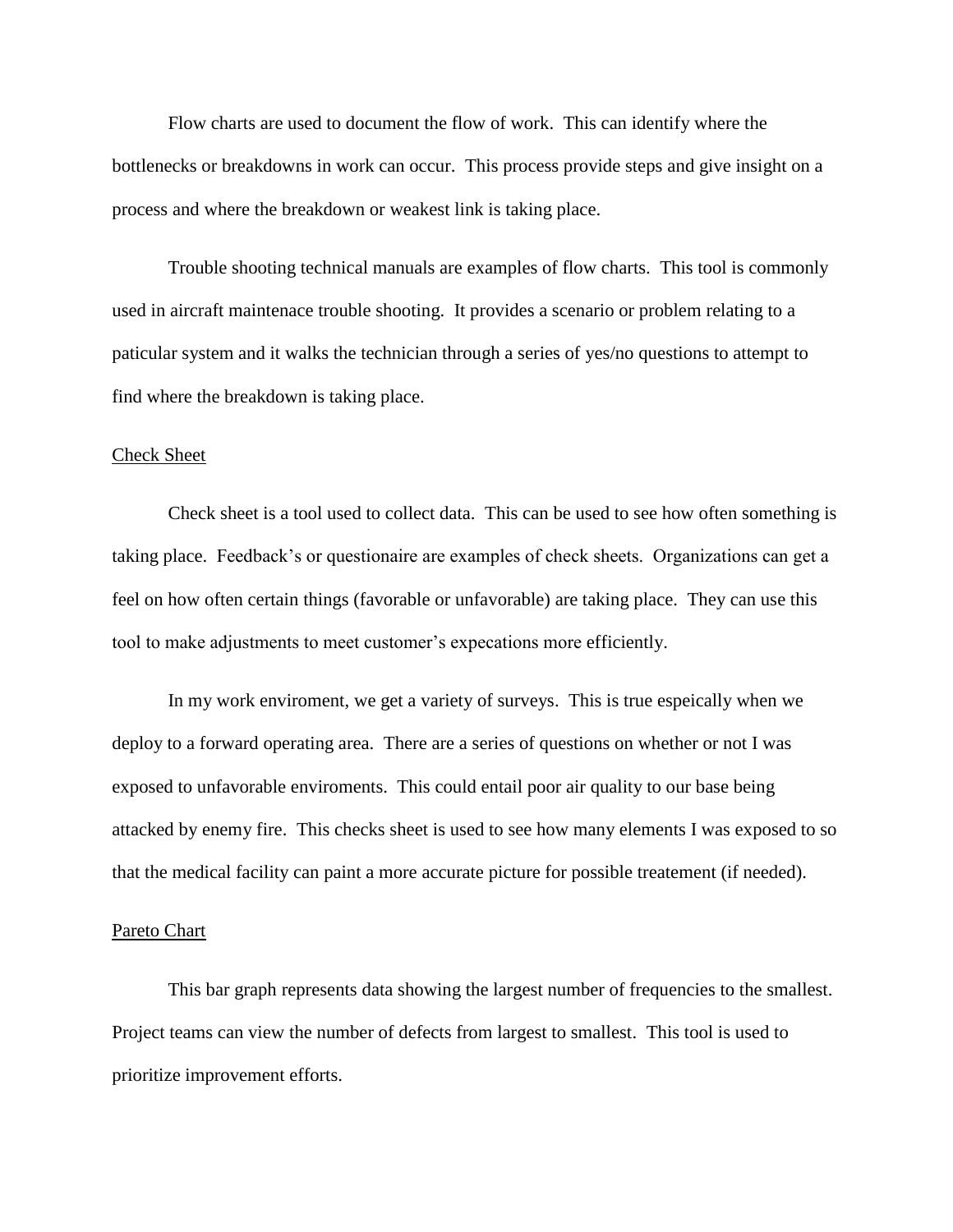My job specifically uses this tool. I have to communicate to supervision inspection fails, how the technicians failed the inspection, and where these occurrences take place. The pareto chart clearly shows where these fails are occurring and they can brief their chain of command to assist on focusing more attention on these problem areas.

## Control Charts

These charts demonstrate when data is consistent or when there are high or low outliners in the occurrences of data. The focus is to monitor these points over time and to look closely at the variations. This can assist organizations to determine if causes are common or there are special variation. This tool displays if a process is stable or not.

Project managers can use these charts over the life cycle of their respective projects. Certain variables and risks must be monitored and controlled. There are 'freak' patterns that can take place that have large impact but occur infrequently. The key to identifying freak causes are the timelines and data that is collected.

### **Histograms**

This bar chart is another tool to help recognize variation of a process. It can recognized how often something occurred during specific time frames or under certain conditions. Project teams can use this on how reliable resources are being delivered and if and when they are late.

In aircraft maintenance, supervision needs to know when an aircraft is broke or nonmission capable. They also track to see if certain aircraft are broke for more than 12 hours. If they have certain number of aircraft that are broke for more than 12 hours, they need to start asking why's.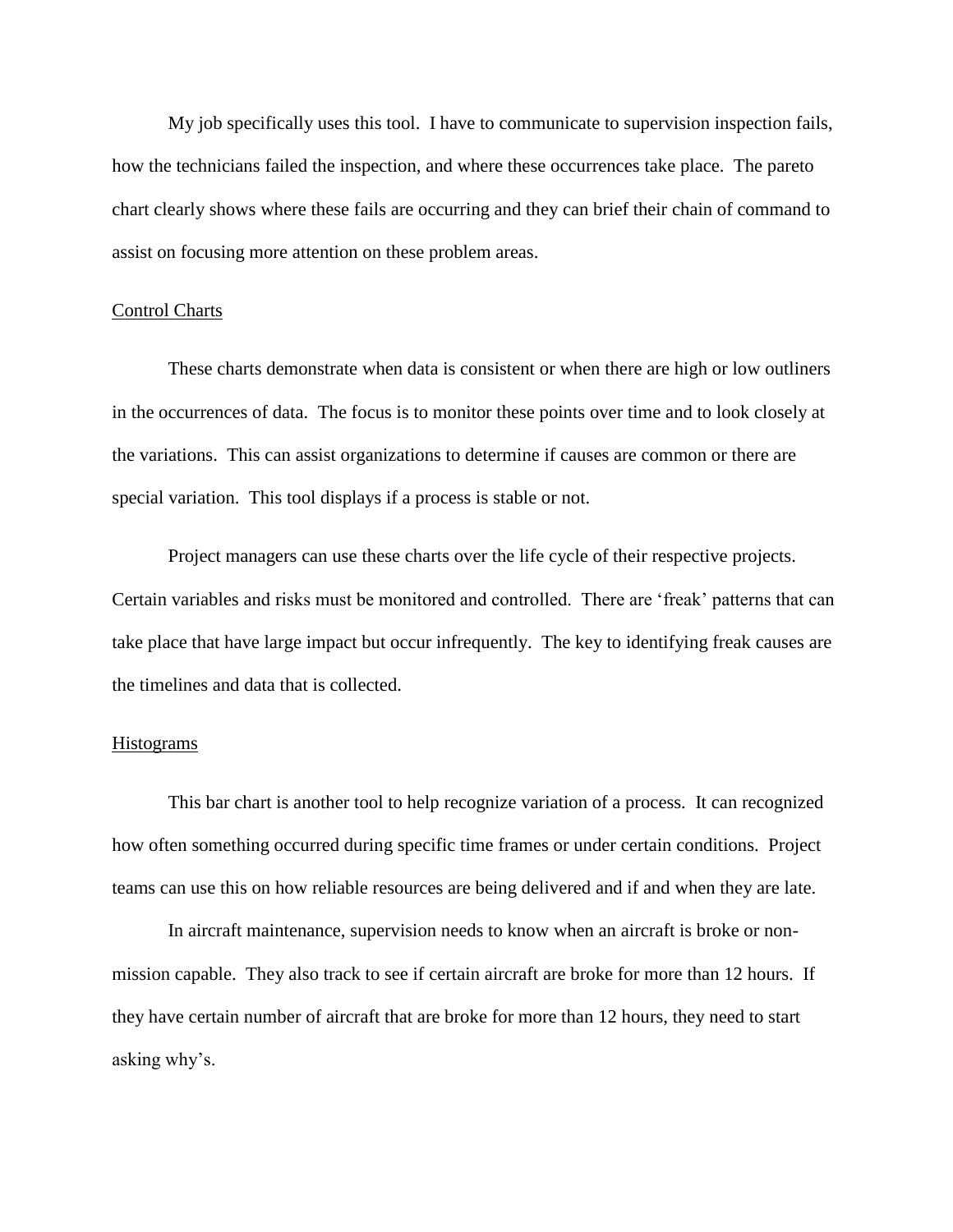## **Scatter Diagrams**

This graph can show the relationship between variables. The data displays on the graph, shows if there is a positive, negative or no relationship between two variables (Sing, 2012). They can be represented through surveys. How satisfied was the customer when they attended orientating?

The relationship between variables is called a correlation. In some projects, certain correlations may not be recognizable on the surface or intuition. These tools provide insight so teams can correlate and adjust risk management plans.

## **Conclusion**

These tools all have their distinct advantages for specific situations. They can't all be used for problem solving. But they all can be used to highlight and provide insight for project teams to manage and control their projects. These tools along with their outcomes should be included in the lessons learned and or when project teams close out projects. Using these tools, like everything else take practice and experience.

# **Reference List**

Sokovic, M. (2009) "Basic Quality Tools in Continuous Improvement Process. *Journal of Mechanical Engineering*. 55(2009)5. UDC 658.5